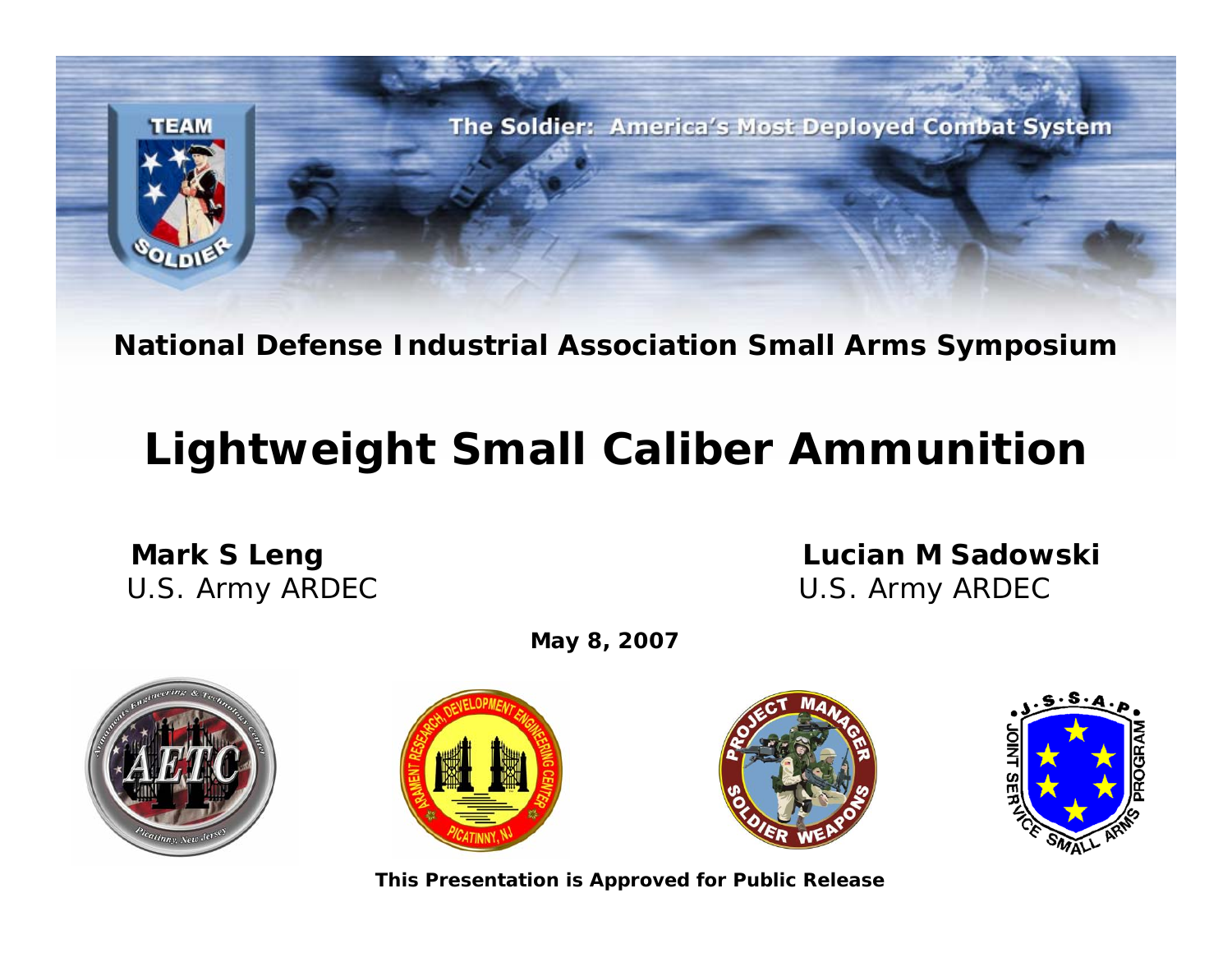

### **Lightweight Small Caliber Ammunition**





"The dismounted infantryman continues to be over-burdened while conducting modern combat operations..."

"Reduce Combat Load through doctrine and equipment changes..."

Natick Soldier Center, March 2005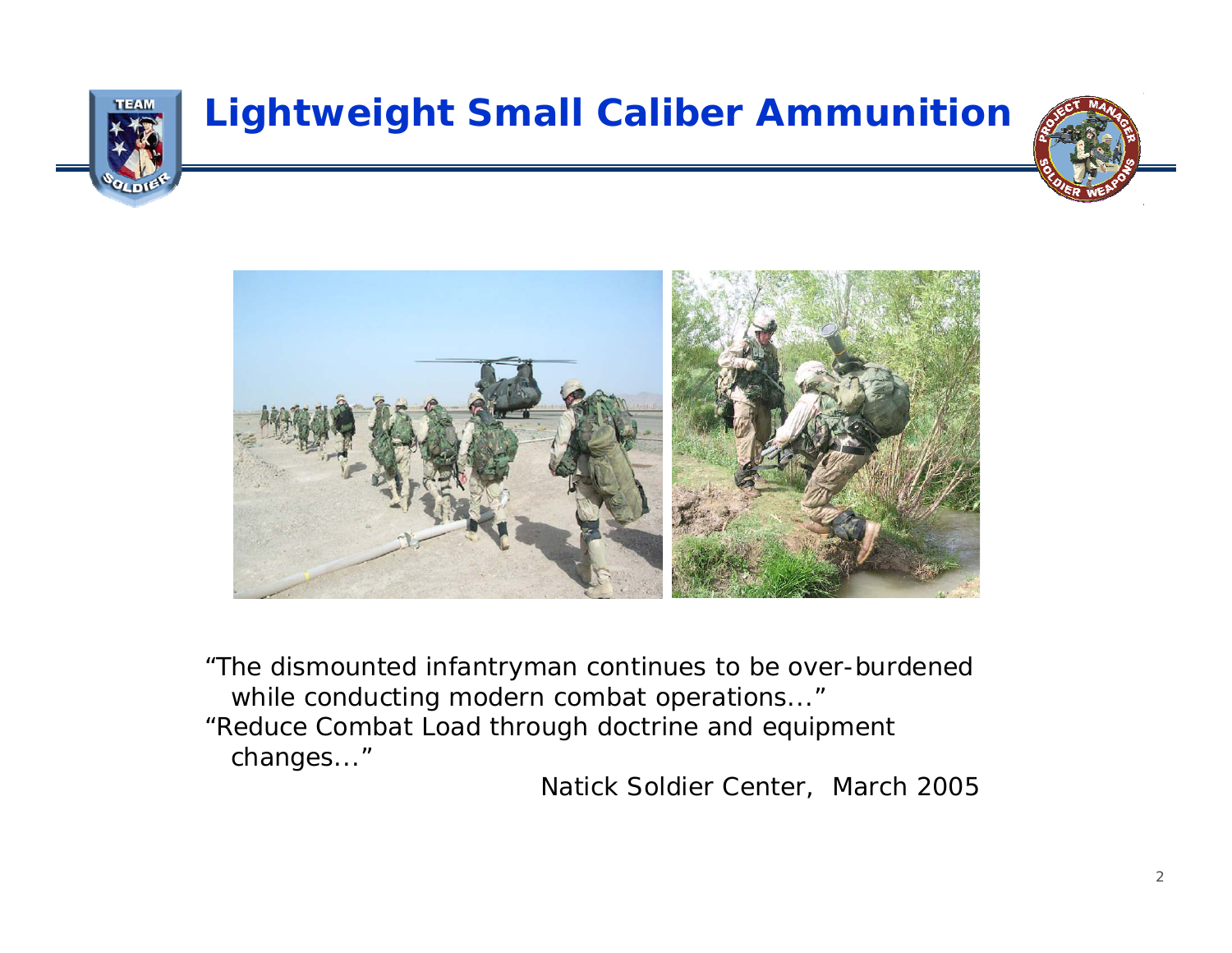

## **Soldier Load**

#### **M240B Machine Gunner**

Average Fighting Load 81.4 lbs of which 6.3 lbs is ammunition

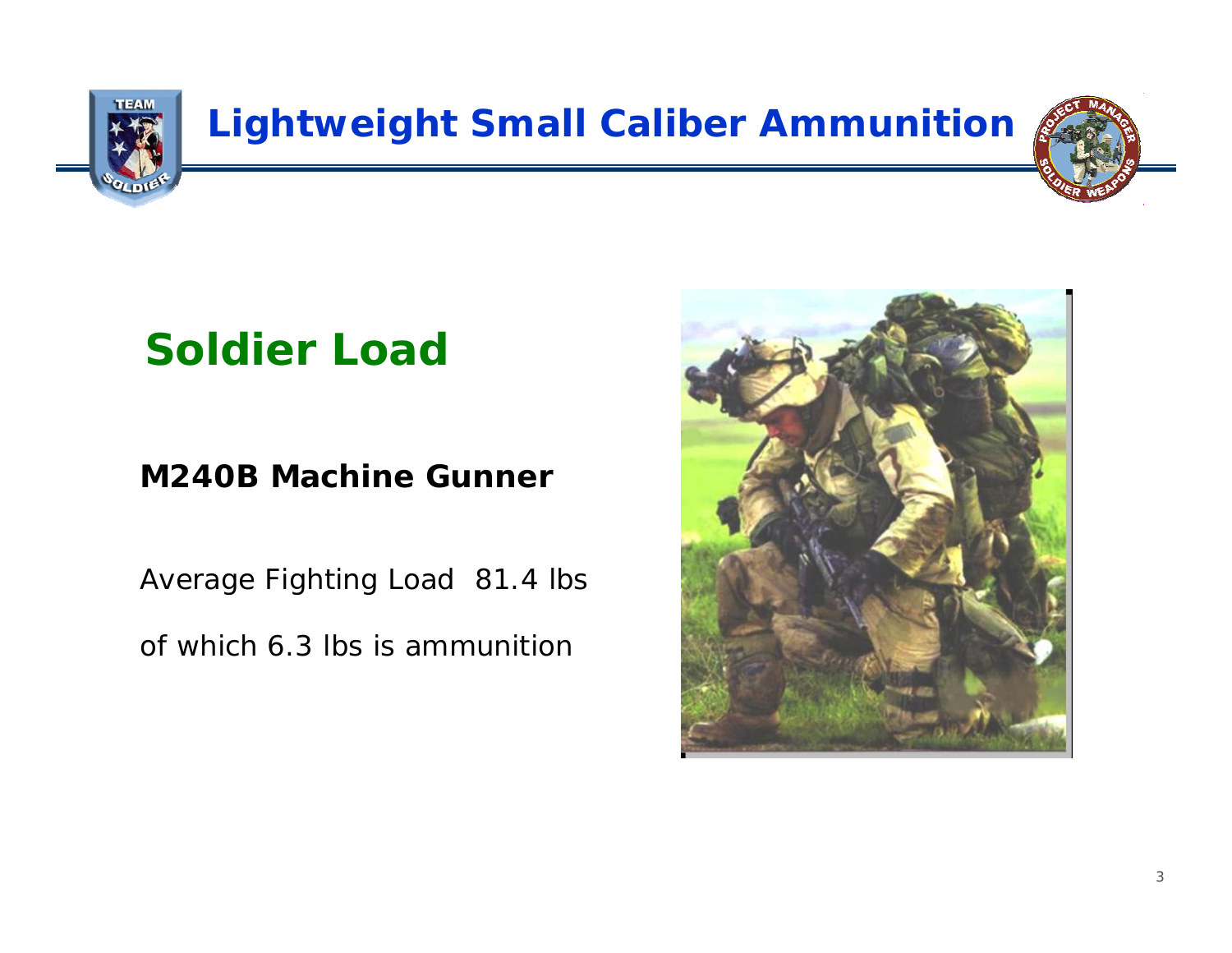

## **Family of 7.62mm Caliber Ammunition**



Blank Ball Trace OHF Special Match Dim M82 M80 M62 M62 M118LR M852 M276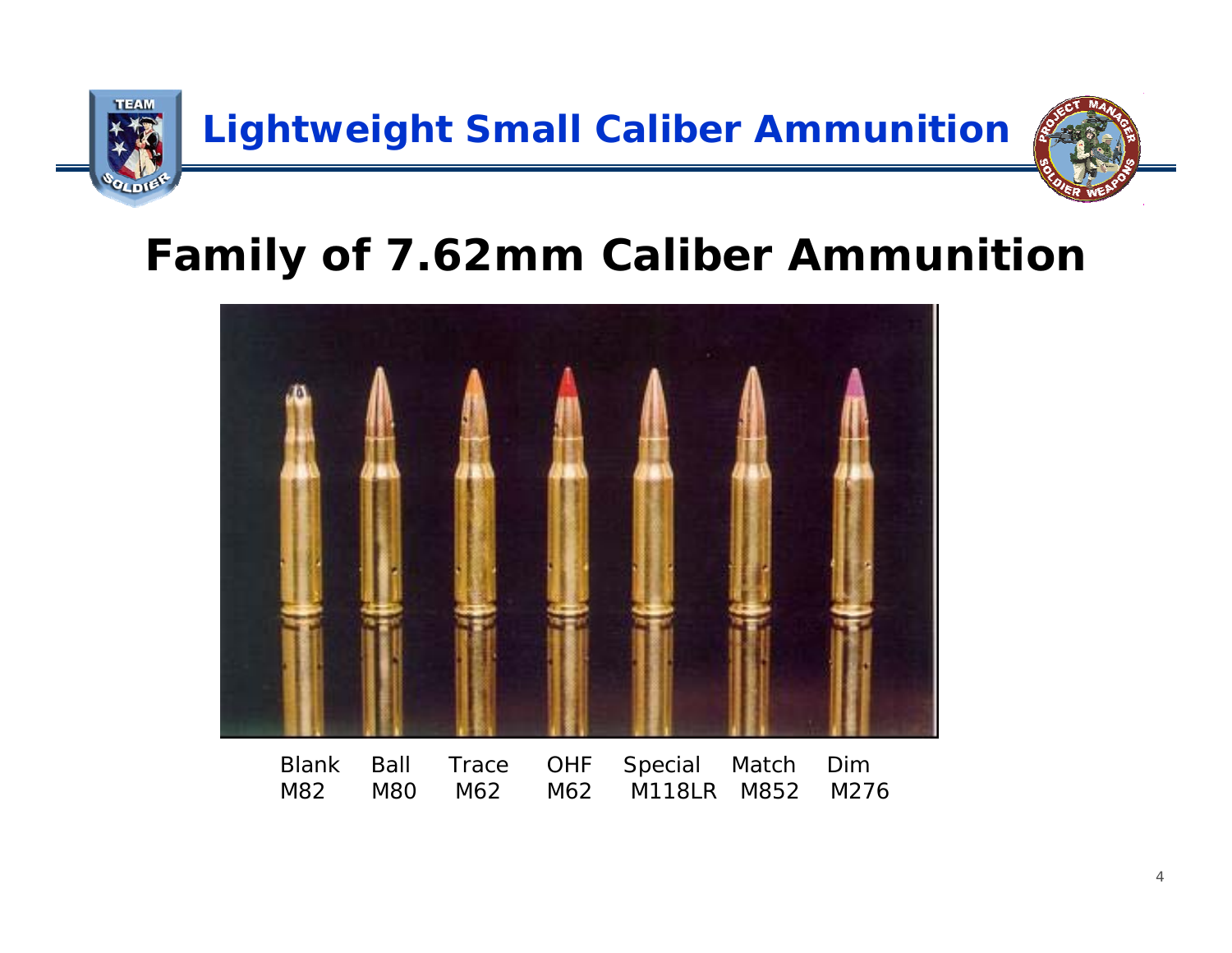

# *Objective*

To develop a functional alternative lightweight 7.62mm cartridge case for the M80 Ball and M62 tracer cartridges that meets current ballistic performance and reliability of the current brass alloyed cartridge case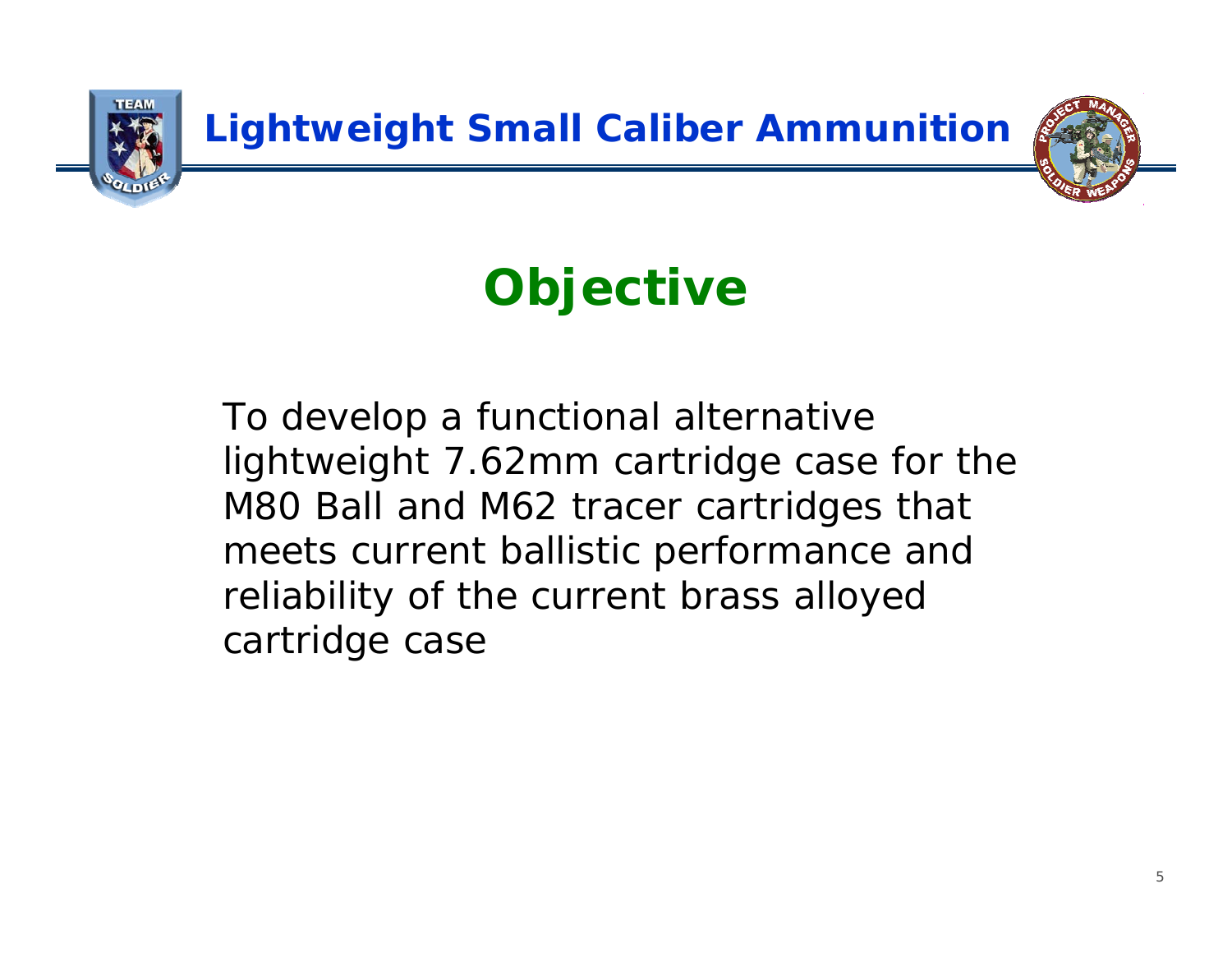

#### **Concept:**

Thinwall Stainless Steel Cartridge Case

#### **Contractor:**

GDOTS Canada (Prime Contractor)

#### **Tasks:**

- -Design a 7.62mm Lightweight Cartridge Case
- -Fabricate Cartridge Cases
- - Test Full Up Cartridges in a Mann Barrel and Machine Gun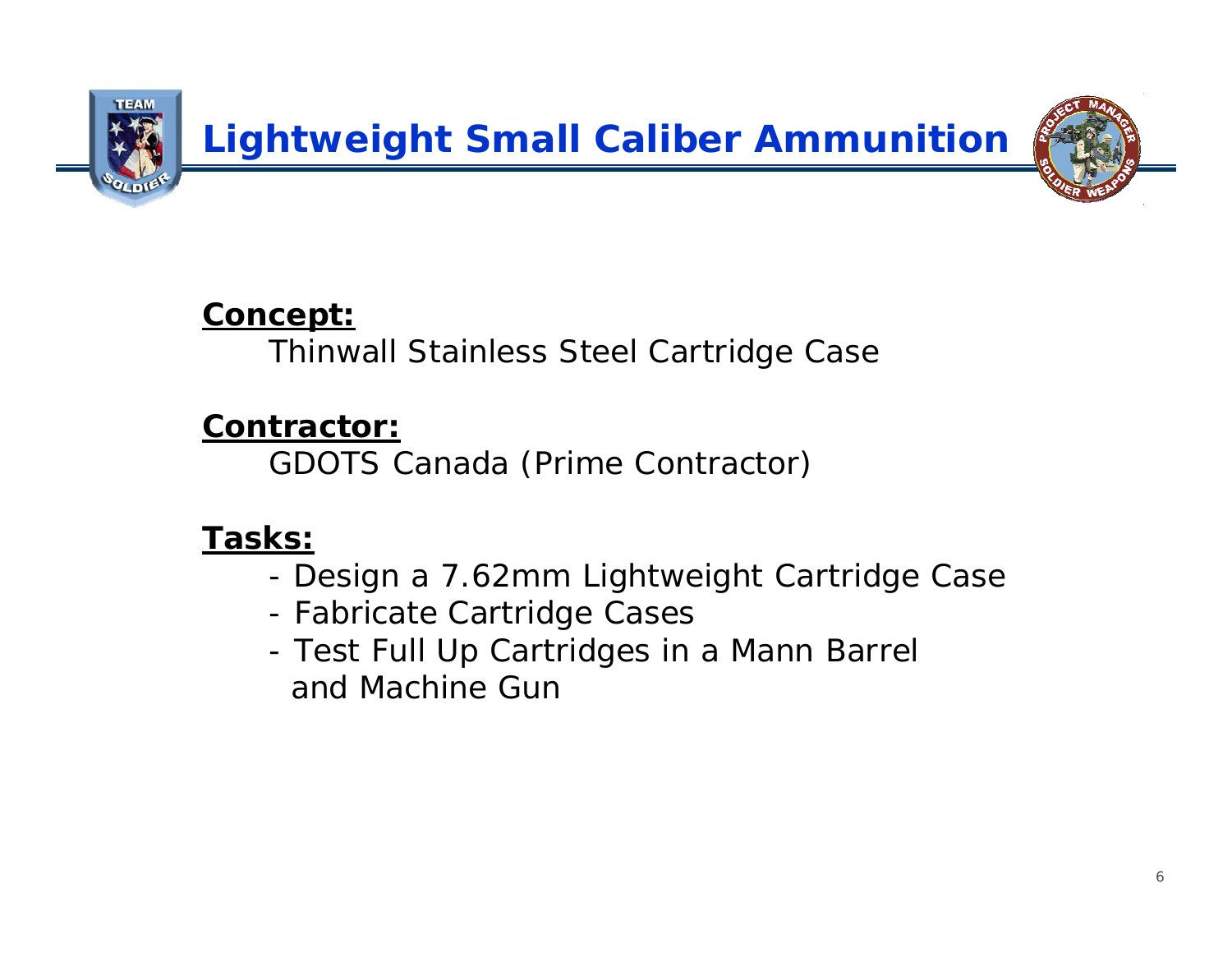

## *Goal*

•Weight savings of 20% over the M80 Ball Brass Cartridge

•Accomplished by thinwall steel replacing current brass case

•Aluminum plug is used in the base to provide structural support

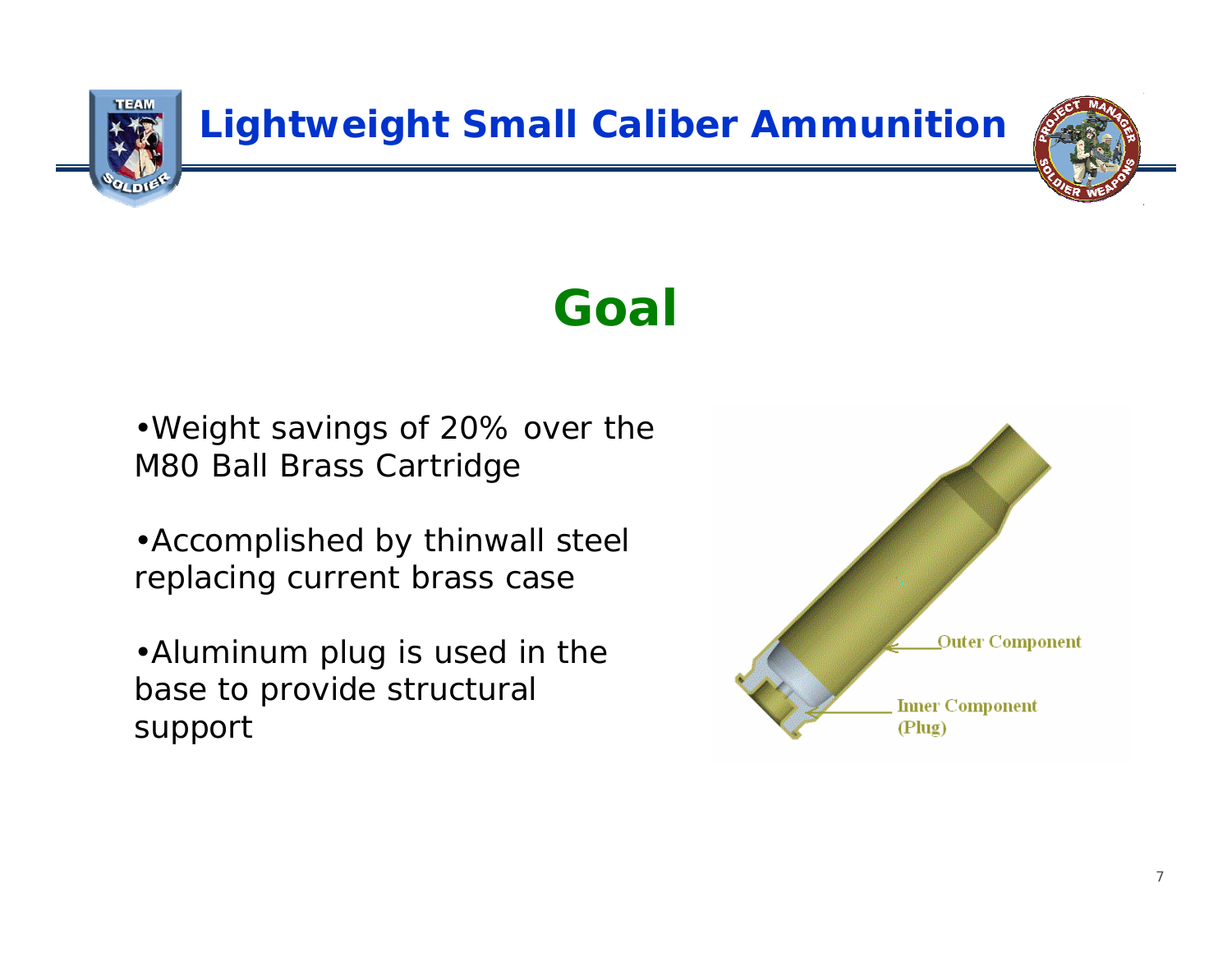

#### **7.62mm Weight Savings w/ Alternative Cartridge Case Materials**

|                                | Alternative<br>Case<br>Weight<br>Reduction |              | <b>M80</b><br>Assembled<br>Cartridge<br>Weight<br>Savings | Unit<br>Weight<br>M80 Ball<br>Cartridge<br>(gr) | Ammo<br>Combat<br>Load<br>Gunner**<br>(100 <sub>rds</sub> ) | Weight<br>Savings<br>(lbs) | Ammo<br>Combat<br>Load<br>Assistant<br>Gunner***<br>(400 <sub>rds</sub> ) | Weight<br>Savings<br>(lbs) |
|--------------------------------|--------------------------------------------|--------------|-----------------------------------------------------------|-------------------------------------------------|-------------------------------------------------------------|----------------------------|---------------------------------------------------------------------------|----------------------------|
| 7.62<br><b>GDOTS</b><br>Canada | <b>Brass</b><br><b>Steel</b>               | $0\%$<br>31% | $0\%$<br>20%                                              | 392<br>318                                      | 6.3<br>5.1                                                  | $\mathbf 0$<br>1.2         | 29.2<br>23.6                                                              | $\mathbf 0$<br>5.6         |
|                                |                                            |              |                                                           | <b>Weight Distribution Current</b><br>7.62mm    |                                                             |                            |                                                                           |                            |
|                                |                                            |              |                                                           | Case                                            |                                                             |                            | 48%                                                                       |                            |
|                                |                                            |              |                                                           | <b>Bullet</b>                                   |                                                             |                            | 38%                                                                       |                            |
|                                |                                            |              |                                                           | Propellant                                      |                                                             |                            | 12%                                                                       |                            |
|                                |                                            |              |                                                           | Primer / lacquer                                |                                                             |                            | 2%                                                                        |                            |
|                                |                                            |              |                                                           |                                                 |                                                             |                            |                                                                           |                            |

\*\* Gunner Combat Load total 81.4 lbs / 6.3 lbs ammo

\*\*\* Assistant Gunner Combat Load 69.9 lbs / 29.2 lbs ammo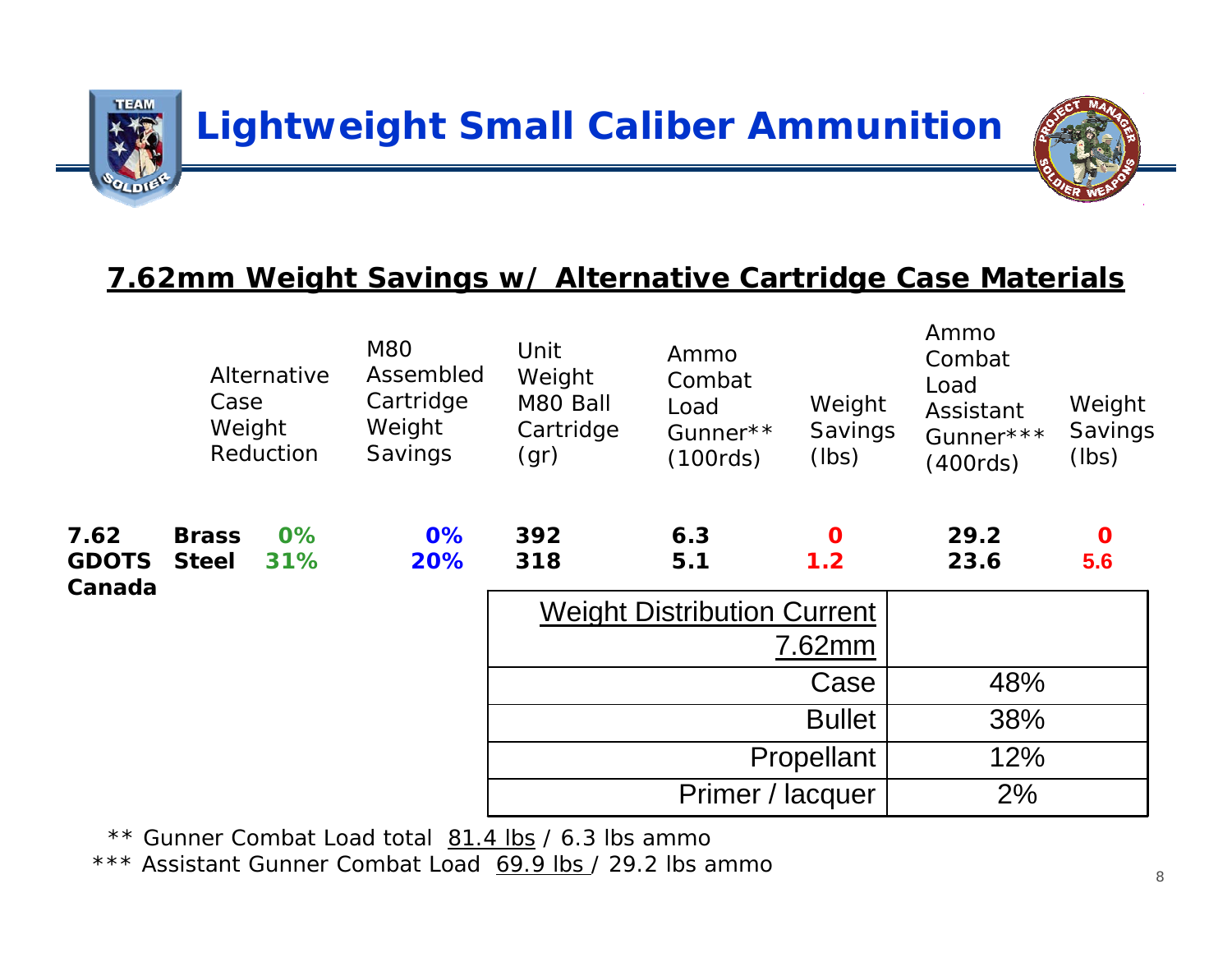

# *Approach*

**GDOTS Canada** – Expertise in Ammunition Production Current Second Source for production of Small Arms Ammunition

**Fleximation** – Patented Thin Wall Steel Concept

**O C Eyelet** – Expertise in Commercial Metal Stamping Processes

**ARDEC** – Expertise in Computer Modeling and Simulation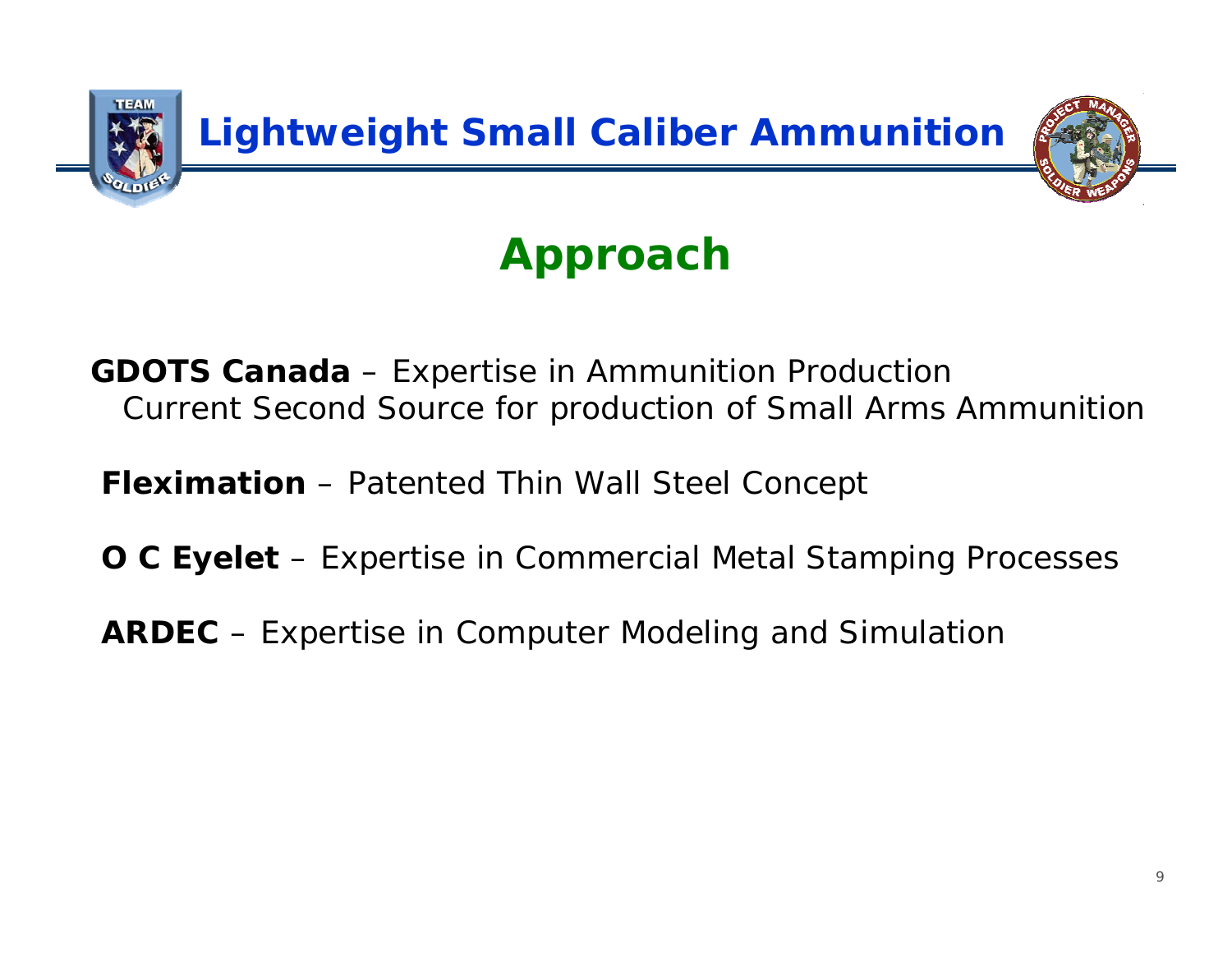

## *Process*

#### **Currently** – Brass cartridge case is a base draw process

**Concept** – Sheet metal folding process

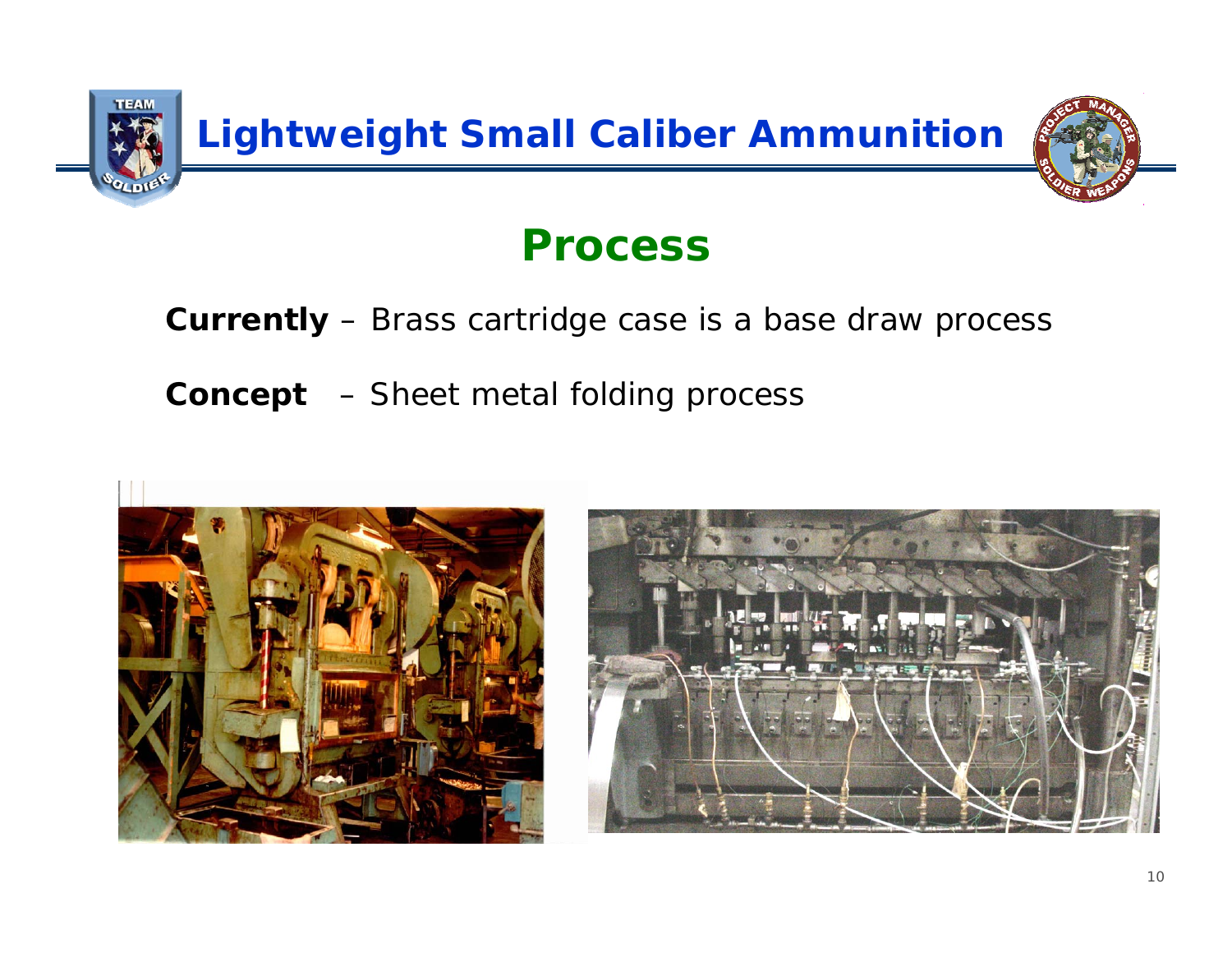

#### **Demonstrated the feasibility of a lightweight 7.62mm cartridge based on thinwall stainless steel technology**

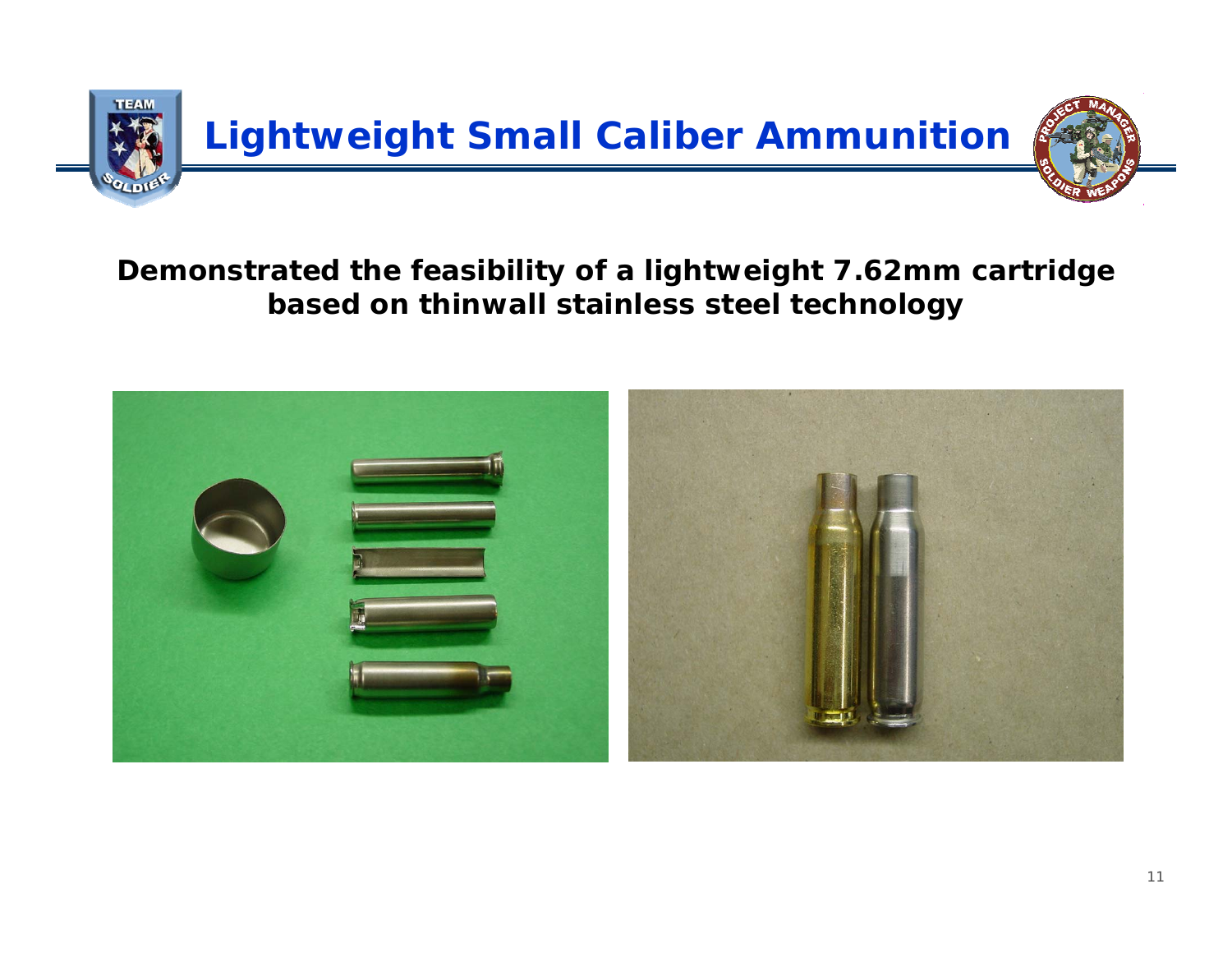

## **Lightweight Small Caliber Ammunition**



## **Results:**

- - Stainless SteelCosts less than Brass
- - Simplified Manufacturing Process Opens Markets for Other Manufacturers
- - 20% of total weight of 7.62mm M80 Ball assembled cartridge
- Ballistic Performance matches current Military MIL-C- 46931 Specifications